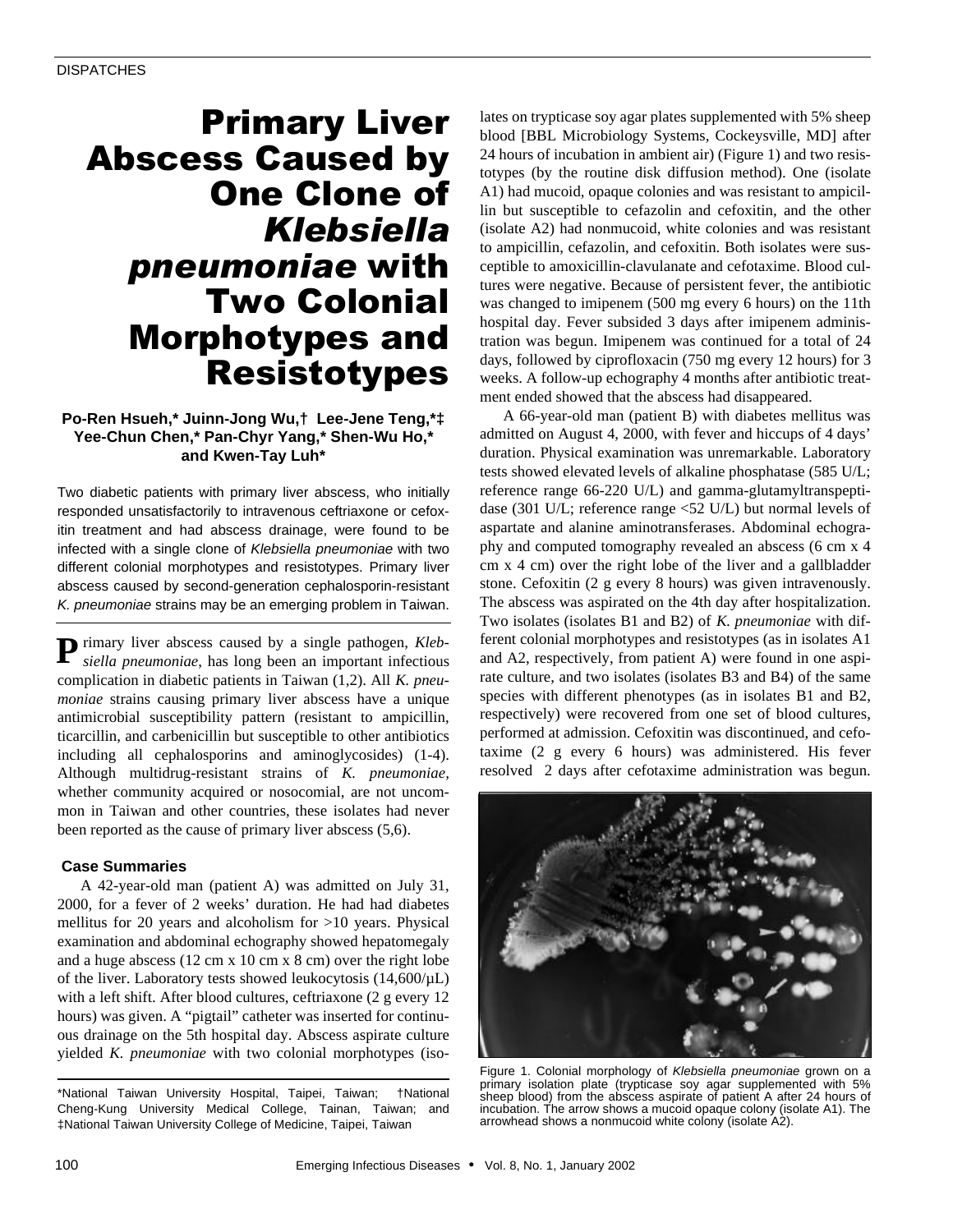## **DISPATCHES**

The patient received cefotaxime for 15 days, followed by oral cefixime (200 mg every 12 hours) for 7 weeks. Follow-up echography showed the abscess had disappeared.

In vitro susceptibilities of 14 antimicrobial agents for these isolates were determined by using the standard agar dilution method (7). Biotyping of thee isolates was performed with the API ID32 GN system (bioMerieux, Marcy I'Etoile, France). Random amplified polymorphic DNA (RAPD) patterns of the six isolates were determined by means of arbitrarily primed polymerase chain reaction, as described in our previous report (8). A total of four primers were used: M13 (5'-TTATG-TAAAACGACGGCCAGT-3'), OPH2, OPA3, and OPA9 (Operon Technologies, Inc., Alameda, CA). Pulsotypes of these isolates were determined by pulsed-field gel electrophoresis; plasmid analysis and conjugative experiment were performed as described (3). For comparisons, molecular typing of an additional two *K. pneumoniae* isolates recovered from two patients seen at our hospital in 1999 were performed simultaneously.

The cefoxitin- and cefuroxime-resistant isolates (isolates A2, B2, and B4) showed two- to four-fold higher MICs of cefotaxime and ceftriaxone (MICs 0.5-1 µg/mL), ceftazidime (MICs 1 µg/mL), flomoxef (MICs 0.5-2 µg/mL), ticarcillinclavulanate (MICs 8 µg/mL), piperacillin-tazobactam (MICs 4-8 µg/mL), cefepime (MICs 0.5-1 µg/mL), cefpirome (MICs 0.12-1  $\mu$ g/mL), imipenem (MICs 2  $\mu$ g/mL), and meropenem (MICs 0.12 µg/mL) than those of the cefoxitin-susceptible isolates (isolates A1, B1, and B3). All isolates were susceptible to the above antibiotics and aminoglycosides (gentamicin and amikacin).

As shown in the Table, the identity of biotypes, RAPD patterns with four primers, and pulsotypes (Figure 2) was clearly demonstrated for the isolates with two different phenotypes



Figure 2. Pulsed-field gel electrophoresis profiles of XbaI-digested genomic DNAs from eight *Klebsiella pneumoniae* isolates. Lanes 1 and 2, profiles for isolates A1 and A2 (from patient A); lines 3 to 6, profiles for isolates B1 to B4 (from patient B), respectively; and lanes 7 and 8, isolates of *K. pneumoniae* from two other patients used as control strains. Lane M, bacteriophage lamdba DNA concatemers (GibcoBRL, Gaithersburg, MD)

from each patient, suggesting that they belonged to a single clone in each patient (clone 1, isolates A1 and A2; clone 2, isolates B1 to B4). Different clones isolated from two patients seen within 1 week indicate that no outbreak occurred. Isolates A1 and A2 both had two plasmids (50 kb and 5 kb). Only one plasmid (30 kb) was found in each of the four isolates (B1 to B4) of patient 2. All these plasmids cannot transfer to *Escherichia coli* C600.

#### **Conclusions**

Although infection caused by a single clone of one bacterial species that simultaneously possessed two obviously different

Table. Clinical characteristics of two diabetic patients with liver abscess and microbiologic characteristics of *Klebsiella pneumoniae* isolates recovered from them

| Patient<br>designation<br>$\frac{\text{age}}{\text{yr}}$<br>gender) |                                   | Sources of<br>isolate/<br>designation | Characteristics of isolates |                                             |                |                |           |         |             |
|---------------------------------------------------------------------|-----------------------------------|---------------------------------------|-----------------------------|---------------------------------------------|----------------|----------------|-----------|---------|-------------|
|                                                                     | Antibiotic<br>treatment<br>(days) |                                       | Colonial<br>morphotype      | Resistotype (MIC, $\mu g/mL$ ) <sup>a</sup> |                |                |           |         | <b>RAPD</b> |
|                                                                     |                                   |                                       |                             | AMP                                         | CZ             | FOX (CXM)      | CTX (CRO) | Biotype | pattern     |
| A $(42/M)$                                                          | Ceftriaxone (10)                  | Abscess<br>fluid                      |                             |                                             |                |                |           |         |             |
|                                                                     | Imipenem $(24)$                   | A <sub>1</sub>                        | Mucoid                      | 64                                          | $\overline{4}$ | 16             | 0.12      | I       | a/1         |
|                                                                     | Ciprofloxacin (21)                | A2                                    | Nonmucoid                   | 128                                         | 32             | 128            |           | I       | a/1         |
| B(66/M)                                                             | Cefoxitin (10)                    | Abscess<br>fluid                      |                             |                                             |                |                |           |         |             |
|                                                                     | Cefotaxime (15)                   | B1                                    | Mucoid                      | 32                                          | $\overline{2}$ | $\overline{4}$ | 0.06      | I       | b/2         |
|                                                                     | Cefixime (35)                     | B <sub>2</sub>                        | Nonmucoid                   | 128                                         | 32             | 128            | 0.5       | I       | b/2         |
|                                                                     |                                   | <b>Blood</b><br>samples               |                             |                                             |                |                |           |         |             |
|                                                                     |                                   | B <sub>3</sub>                        | Mucoid                      | 32                                          | $\overline{c}$ | $\overline{4}$ | 0.03      | I       | b/2         |
|                                                                     |                                   | <b>B</b> 4                            | Nonmucoid                   | 128                                         | 64             | 256            | 0.5       | I       | b/2         |

<sup>a</sup>AMP, ampicillin; CZ, cefazolin; FOX, cefoxitin, CXM, cefuroxime, CTX, cefotaxime, CRO, ceftriaxone.

RAPD = random amplified polymorphic DNA.